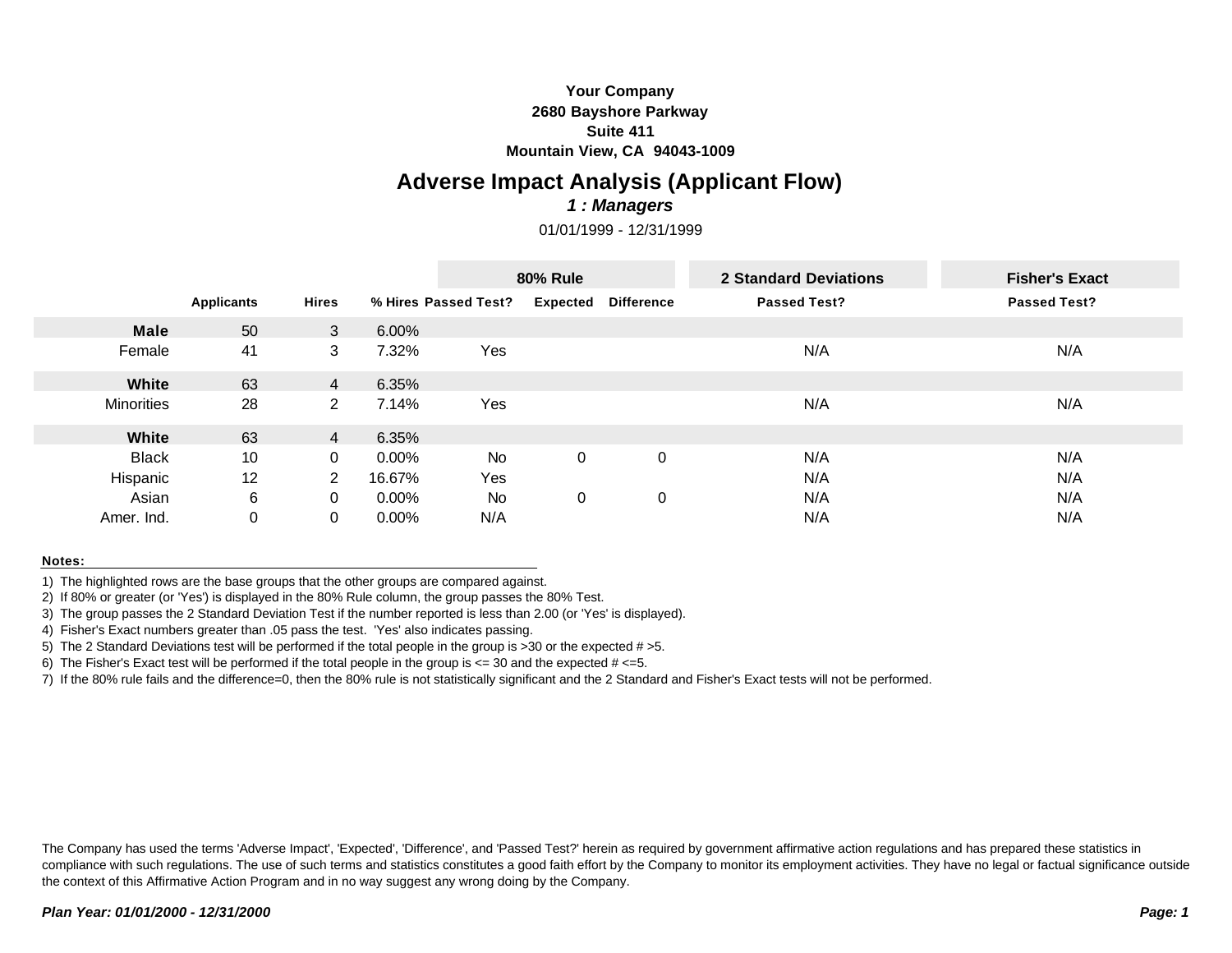## **Your Company 2680 Bayshore Parkway Suite 411 Mountain View, CA 94043-1009**

## **Adverse Impact Analysis (Applicant Flow)** *2 : Professionals*

01/01/1999 - 12/31/1999

|                   |                   |              |          | <b>80% Rule</b>      |                 |                   | <b>2 Standard Deviations</b> | <b>Fisher's Exact</b> |
|-------------------|-------------------|--------------|----------|----------------------|-----------------|-------------------|------------------------------|-----------------------|
|                   | <b>Applicants</b> | <b>Hires</b> |          | % Hires Passed Test? | <b>Expected</b> | <b>Difference</b> | <b>Passed Test?</b>          | <b>Passed Test?</b>   |
| <b>Male</b>       | 55                | 21           | 38.18%   |                      |                 |                   |                              |                       |
| Female            | 23                | 8            | 34.78%   | Yes                  |                 |                   | N/A                          | N/A                   |
| White             | 48                | 26           | 54.17%   |                      |                 |                   |                              |                       |
| <b>Minorities</b> | 21                | 3            | 14.29%   | No                   | 8               | 5                 | No                           | N/A                   |
| White             | 48                | 26           | 54.17%   |                      |                 |                   |                              |                       |
| <b>Black</b>      | 15                | 3            | 20.00%   | No                   | 6               | 3                 | No                           | N/A                   |
| Hispanic          | 6                 | $\Omega$     | $0.00\%$ | No                   | 2               | 2                 | No                           | N/A                   |
| Asian             | $\mathbf 0$       | $\Omega$     | $0.00\%$ | N/A                  |                 |                   | N/A                          | N/A                   |
| Amer. Ind.        | $\mathbf 0$       | 0            | $0.00\%$ | N/A                  |                 |                   | N/A                          | N/A                   |

#### **Notes:**

1) The highlighted rows are the base groups that the other groups are compared against.

2) If 80% or greater (or 'Yes') is displayed in the 80% Rule column, the group passes the 80% Test.

3) The group passes the 2 Standard Deviation Test if the number reported is less than 2.00 (or 'Yes' is displayed).

4) Fisher's Exact numbers greater than .05 pass the test. 'Yes' also indicates passing.

5) The 2 Standard Deviations test will be performed if the total people in the group is  $>30$  or the expected  $# > 5$ .

6) The Fisher's Exact test will be performed if the total people in the group is  $\epsilon$  = 30 and the expected  $\#$   $\epsilon$ =5.

7) If the 80% rule fails and the difference=0, then the 80% rule is not statistically significant and the 2 Standard and Fisher's Exact tests will not be performed.

The Company has used the terms 'Adverse Impact', 'Expected', 'Difference', and 'Passed Test?' herein as required by government affirmative action regulations and has prepared these statistics in compliance with such regulations. The use of such terms and statistics constitutes a good faith effort by the Company to monitor its employment activities. They have no legal or factual significance outside the context of this Affirmative Action Program and in no way suggest any wrong doing by the Company.